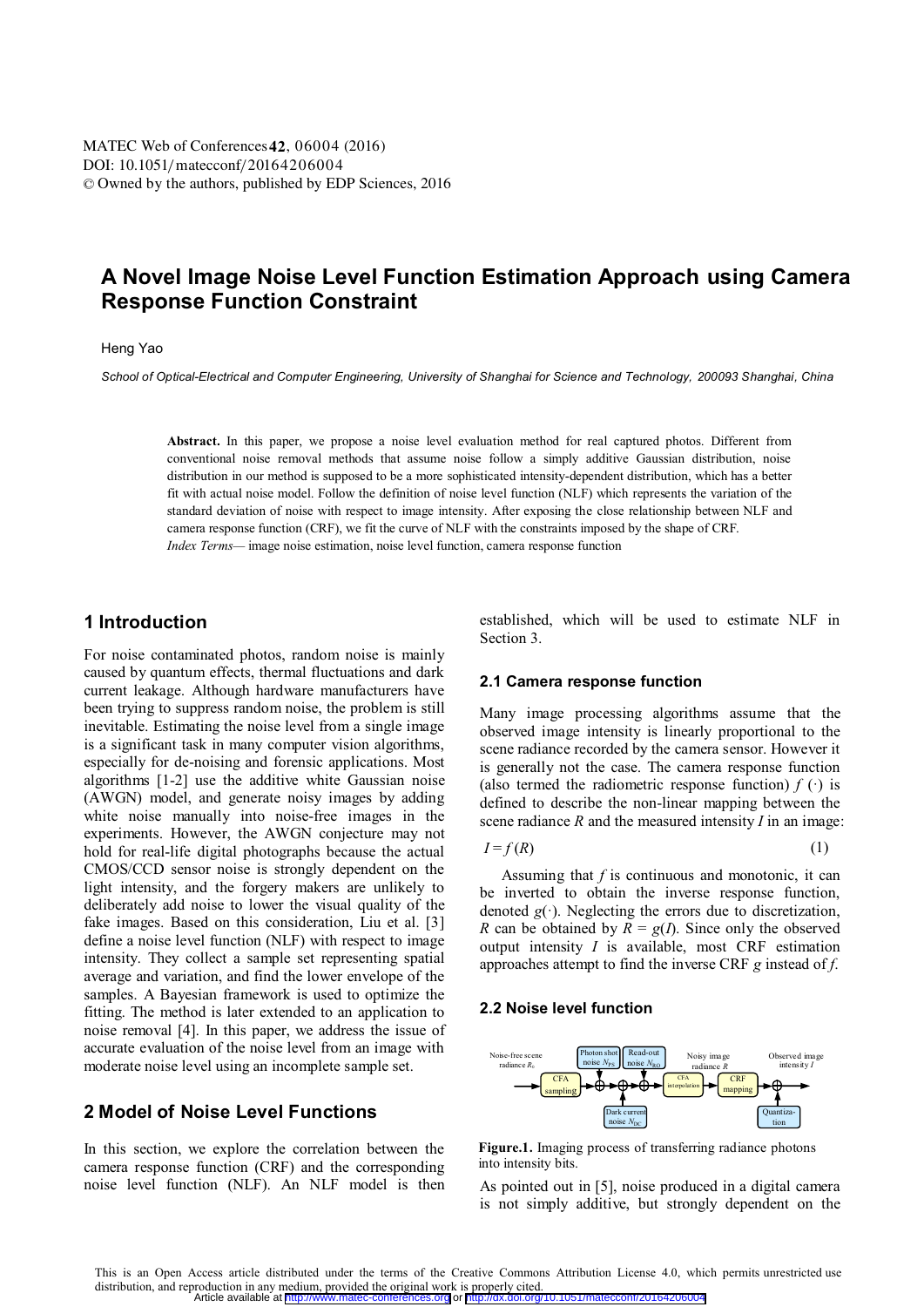image intensity. To describe the relationship between noise and image intensity, the noise level function (NLF) is defined as the variation of the standard deviation of noise with respect to image intensity [3]. Fig. 1 illustrates the imaging process of transferring radiance photons into intensity bits. Scene radiance passes through the lens and is contaminated by several kinds of noise prior to the transformation into intensity bits. Let  $R_0$ ,  $R$  and  $I$  donote noise-free scene radiance, noisy radiance and observed intensity respectively. Intensity of the noise-free image is denoted as  $I_0$ , which cannot be obtained from a single image. There are four main types of noise [6]: photon shot noise, dark current noise, read-out noise and quantization noise, denoted  $N_{PS}$ ,  $N_{DC}$ ,  $N_{RO}$  and  $N_{O}$ respectively. From Fig. 1, negnecting the interference of CFA sampling and interpolation, the observed image itensity can be expressed as:

$$
I = f(R) + N_{\rm Q} = f(R_0 + N_{\rm PS} + N_{\rm DC} + N_{\rm RO}) + N_{\rm Q}
$$
 (2)

where  $f(\cdot)$  is the CRF. By Taylor expantion, the firstorder approximation is [7]:

$$
I \approx f(R_0) + f'(R_0) \cdot (N_{PS} + N_{DC} + N_{RO}) + N_Q
$$
 (3)

Assume that all noise sources are zero-mean and independent of each other, and their standard deviations are  $\sigma_{PS}$ ,  $\sigma_{DC}$ ,  $\sigma_{RO}$  and  $\sigma_{Q}$  respectively. The variance of *R* and *I* can be written as:

$$
\sigma_{\rm R}^2 = \sigma_{\rm PS}^2 + \sigma_{\rm DC}^2 + \sigma_{\rm RO}^2 \tag{4}
$$

$$
\sigma_1^2 \approx f^{2}(R_0) \cdot (\sigma_{PS}^2 + \sigma_{DC}^2 + \sigma_{RO}^2) + \sigma_Q^2 \tag{5}
$$

From (5), the variance of pixel values depends on 6 items: the shape of CRF, the value of noise-free radiance and the variances of each noise components. Photon shot noise is caused by quantum fluctuation and once superimposed by this type of noise, radiance satisfies the Poisson distribution [5], viz.,  $\sigma_{PS}$  is proportional to the square root of  $R_0$ . Both dark current noise and read-out noise can be treated as additive white noise in most scenes, unless the photo is taken in extreme dark with long exposures. Quantization noise is usually very low in comparison to the other types of noise, and therefore will be ignored in the present work. Thus, (5) can be simplified as:

$$
\sigma_1^2 \approx f^2(R_0) \cdot (R_0 \sigma_1^2 + \sigma_2^2) \tag{6}
$$

where  $\sigma_1^2 = \sigma_{PS}^2/R_0$  and  $\sigma_2^2 = \sigma_{DC}^2 + \sigma_{RO}^2$ . Since NLF is defined as a function of *I*0, the noise-free image intensity, according to  $R_0 = g(I_0)$ , Equation (6) can be further rewritten as:

$$
\sigma_{1}(I_{0}) \approx \sqrt{g(I_{0})\sigma_{1}^{2} + \sigma_{2}^{2}}/g'(I_{0})
$$
\n(7)

Now we have revealed the relationship between NLF *σ*I and inverse CRF *g*. Using (7), NLF can be found from *g*,  $\sigma_1$  and  $\sigma_2$ . The inverse CRF *g* depends on the camera model, and  $\sigma_1$  and  $\sigma_2$  are related to the image recording parameters such as ISO, shutter speed, aperture, and the camera specifications, e.g., the level of sensor noise. We model NLF based on (7) for the following two

considerations: 1) unlike the training based models [3], the parameters used here have physical meanings, and 2) estimation of NLF can be well constrained by the shape of CRF, especially in the relatively low noise level conditions. Therefore NLF and CRF can be well determined simultaneously.

## **3 NLF estimation**

To estimate the noise level function from a single color image, a Bayesian approach is introduced. We divide the image into non-edge and edge regions, collect sample sets from both regions, and optimize the NLF using a maximum *a posteriori* (MAP) inference. Fig. 2 is a block diagram of the method, which consists of two parts: sample sets collection and the formulation of the likelihood model and Bayesian MAP framework. These will be discussed in the following section.



**Figure. 2**. Block diagram of the proposed NLF estimation method.

#### **3.1 Estimation sample sets collection and distance metrics definition**

We first use the Canny operator and three-pixel dilation to divide the image into two groups of regions: edge regions and non-edge regions. Assume these regions are independent of each other. We group the non-edge pixels into non-overlapping regions based on spatial and intensity similarities using a mean-shift segmentation method as described in [8]. Let the original image be *I*, we apply a de-noise filter, denoted  $d(\cdot)$ , to get its smoothed version  $I_D$ . Here,  $d(\cdot)$  is a wavelet based adaptive filter, which has been proved to be effective for images contaminated by common noise [9]. We define noise residual  $N$  as the difference between  $I$  and  $I_D$ . Then  $I<sub>D</sub>$  and *N* are grouped into segments simultaneously according to mean-shift segmentation coordinates. Let *Ii*, *I*<sub>D*i*</sub> and *N<sub>i</sub>* be the *i*-th segments in *I*, *I*<sub>D</sub> and *N*, and  $\hat{i}$ <sub>*i*</sub> and  $\hat{\sigma}$ the average of  $I_{Di}$  and standard deviation of  $N_i$ respectively. For each segment, we get a sample pair consisting of  $\hat{i}_i$  and  $\hat{\sigma}_i$ . If a segment  $N_i$  is small enough or  $\hat{\sigma}$ <sup>*i*</sup> is larger than the global standard deviation of *N*, we consider it as improper and discard it. With all proper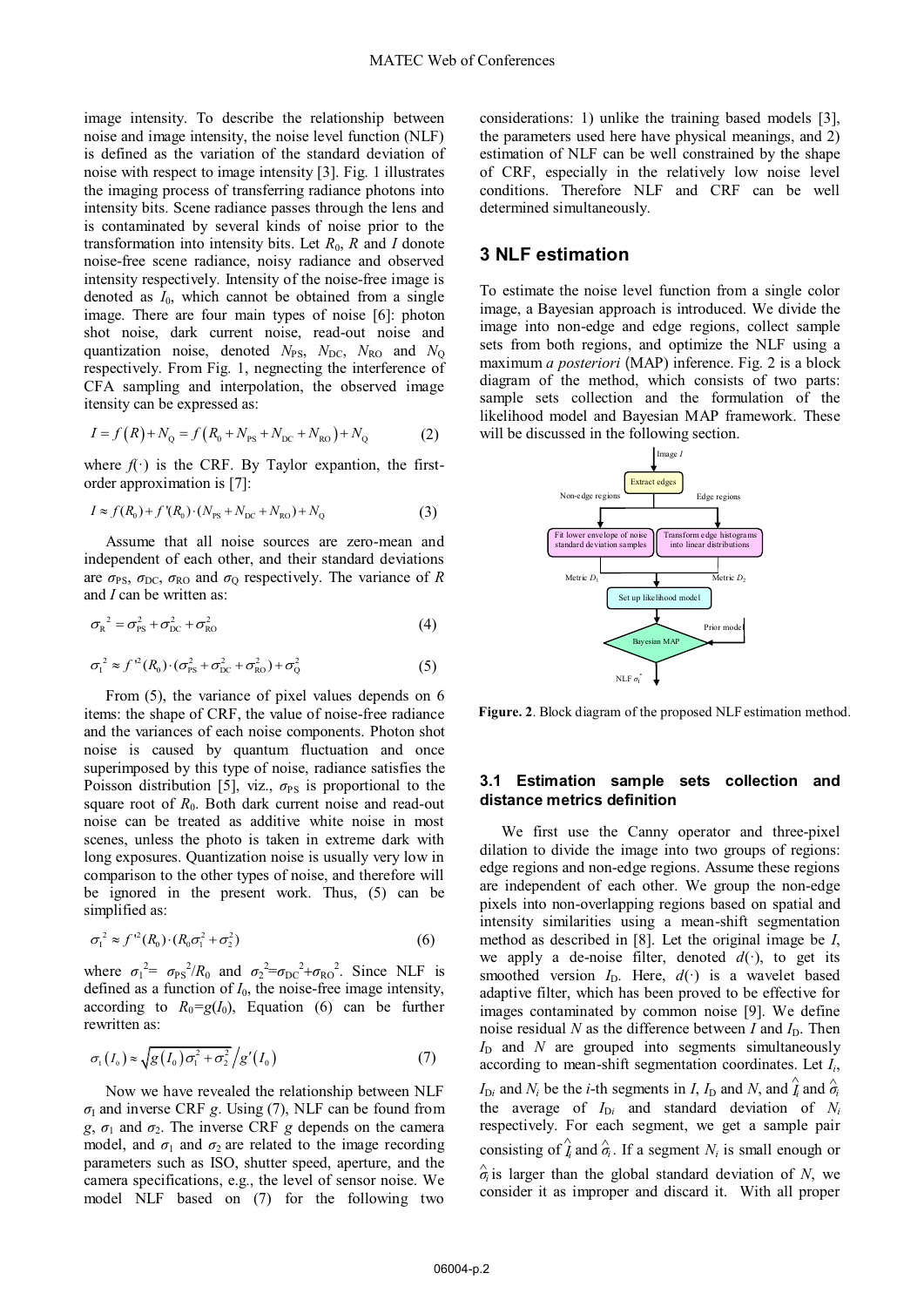segments, we can get a sample set  $\{(\hat{i}_i, \hat{\alpha}_i)\}$  for each color channel, *i*.*e*., red, green and blue. However, since no ideal filter can separate image content and noise completely, we cannot estimate the noise level from an image directly from  $\{(\hat{i}_i, \hat{\sigma}_i)\}$ . There are two types of errors existing in *N*: the one is that some details of the image content are wrongly treated as noise component and left in *N*, and the other is that some real noise are regarded as image details and filtered out. Generally, probability of the former error type is larger than the latter. For this reason, we use the sum of lower envelope squared error as a measure of the difference between ground-truth NLF and collected samples. For each channel, to obtain the lower envelope of  $\{(\hat{i}_i, \hat{\sigma}_i)\},$  we discretize the range of intensity [0, 1] into uniform intervals  $\{[nh, (n+1)h]\}$  with  $n=0,1...(1/h-1)$ , where *h* is a uniform interval and is set to 1/64 in our method. For any subset  $\Lambda_n = \{(\hat{i}_i, \hat{\sigma}_i) | nh \leq \hat{i}_i \leq (n+1)h\}$ , we can find a pair  $(\hat{\theta}_n, \hat{\sigma}_n)$  with the minimum  $\hat{\sigma}_n = \min_{\Delta n} \hat{\sigma}_i$ . By traversing all the possible  $\Lambda_n$ , we can get a sample set  $\{(\hat{I}_n, \hat{\sigma}_n) | 0 \leq$  $n \leq 1/h-1$ }from each channel. Then we combine all sets collected from each channel as a whole set, denoted  $\Omega_1$ . Suppose the ground truth NLF is known, denoted  $\sigma$ <sup>I</sup>. Then we use the sum of squared error to measure the difference between  $\sigma_{\text{I}}$  and samples  $\hat{\sigma}_n$  in  $\Omega_1$ . Denote this difference metric as  $D_1$ , which can be computed as

$$
D_{1}(\sigma_{1}; \Omega_{1}) = \sum_{k=\text{RGB}} \sum_{n=0}^{1/h-1} \left[ \sigma_{1k}(\hat{I}_{nk}) - \hat{\sigma}_{nk} \right]^{2}
$$
(8)

where subscript *k* is added for distinguishing all components in different color channels*.* Following the model derived from Equation (7), Equation (8) can be rewritten as

$$
D_1(g, \sigma_1, \sigma_2; \Omega_1) = \sum_{k=ROB} \sum_{n=0}^{1/h-1} \left[ \frac{\sqrt{g(\hat{I}_{nk}) \sigma_{1k}^2 + \sigma_{2k}^2}}{g'(\hat{I}_{nk})} - \hat{\sigma}_{nk} \right]^2 \qquad (9)
$$

As indicated in Section 2, NLF is strongly dependent on the shape of camera response function. In our method, to restrict the profile of NLF, we employ an edge based inverse CRF estimation method proposed in [10]. Suppose a small patch in image containing two regions with distinct but uniform colors, denoted  $R_{1m}$ ,  $R_{2m}$ . Let  $\hat{M}_{1m}$  and  $\hat{M}_{2m}$  denote the mean color of  $R_{1m}$  and  $R_{2m}$ respectively. In addition, assume a pixel  $\hat{M}_{E_m}$  is on the edge between  $R_{1m}$  and  $R_{2m}$ . Here  $\hat{M}_{1m}$ ,  $\hat{M}_{2m}$  and  $\hat{M}_{Em}$  are all three-element vectors which represent intensities in all three-element vectors which represent intensities in RGB channels. As stated in [10], the irradiance of the pixel on edge should be a linear combination of those pixels on *R*<sup>1</sup>*<sup>m</sup>* and *R*<sup>2</sup>*<sup>m</sup>* before nonlinear CRF mapping. This property is used to estimate inverse CRF, namely finding a function *g* to map  $\hat{M}_{1m}$ ,  $\hat{M}_{2m}$  and  $\hat{M}_{Em}$  back to the linear relationship in color spaces. The distance from the linear relationship in color spaces. The distance from  $g(\hat{\bm{M}}_{Em})$  to line  $\overline{g(\hat{\bm{M}}_{1m}) g(\hat{\bm{M}}_{2m})}$  can be computed as:

$$
H_{m} = \frac{\left[ g\left(\hat{\boldsymbol{M}}_{1m}\right) - g\left(\hat{\boldsymbol{M}}_{2m}\right) \right] \times \left[ g\left(\hat{\boldsymbol{M}}_{Em}\right) - g\left(\hat{\boldsymbol{M}}_{2m}\right) \right]}{\left| g\left(\hat{\boldsymbol{M}}_{1m}\right) - g\left(\hat{\boldsymbol{M}}_{2m}\right) \right|} \tag{10}
$$

where  $|\cdot|$  is the Euclidean norm ( $L^2$ -norm) of a vector and  $\times$  denote the cross product of two vectors. After scanning all patches along extracted edges, we select the patches containing two regions with distinct but uniform colors as valid sample patches for estimation. Suppose the total number of valid patches is *K*, then we get a sample set  $\{(\hat{M}_{1m}, \hat{M}_{2m}, \hat{M}_{Em})| 1 \leq m \leq K\}$ , denoted  $\Omega_2$ .<br>Given an inverse CRF  $\sigma$  we define a total distance metric Given an inverse CRF *g*, we define a total distance metric  $D_2$  to measure the linearity mapping by *g*:

$$
D_2(g;\Omega_2) = \sum_{\Omega_2} H_m^2 \tag{11}
$$

Here, different from [10], we define  $D_2$  as the sum of squares instead of direct accumulation to achieve the consistency with the definition in  $D_1$ . Although there are other existing algorithms for CRF estimation, we apply edge based method due to the following consideration: image edge regions and non-edge regions can be treated as independent components and this merit can greatly facilitate us to construct the likelihood model in the next step.

So far we have interpreted how to collect two independent sample sets  $\Omega_1$  and  $\Omega_2$  from image non-edge regions and edge regions. In addition, two distance metrics  $D_1$  and  $D_2$  have also been defined as the measurements of differences between estimate values and samples.

#### **3.2 Estimating NLF using Bayesian MAP inference**

To estimate the NLF from inadequate sample sets  $\Omega_1$ and  $\Omega_2$ , we use Bayesian MAP inference to solve this problem. Prior and likelihood models should be set up before maximizing the posterior probability.

Suppose *g*,  $\sigma_1$ and  $\sigma_2$  are independent with each other. Based on the model proposed in Equation (7), the prior model of NLF can be disassembled as:

$$
P(\sigma_1) = P(g, \sigma_1, \sigma_2) = P(g) P(\sigma_1) P(\sigma_2)
$$
\n(12)

where  $P(g)$  is the prior probability of inverse CRF and  $P(\sigma_1)$ ,  $P(\sigma_2)$  represent the prior probabilities of  $\sigma_1$ ,  $\sigma_2$ which are supposed to obey the uniform distribution. Due to the incomplete samples, it is impossible to estimate *g* with numerous parameters. To use fewer coefficients representing *g,* as indicated in [11], any *g* can be concisely represented as

$$
g = \boldsymbol{g}_0 + \sum_{j=1}^{J} \alpha_j \boldsymbol{g}_j
$$
 (13)

where  $g_0$  and  $g_i$  ( $j = 1,2...$ ) represent the mean vector and eigenvectors of 201 real-world inverse CRF curves, respectively. All these vectors can be downloaded from the database of real-world CRFs (DoRF), which are derived from a principal component analysis (PCA) on the observed CRF data.  $\alpha_j (j = 1, 2...J)$  are the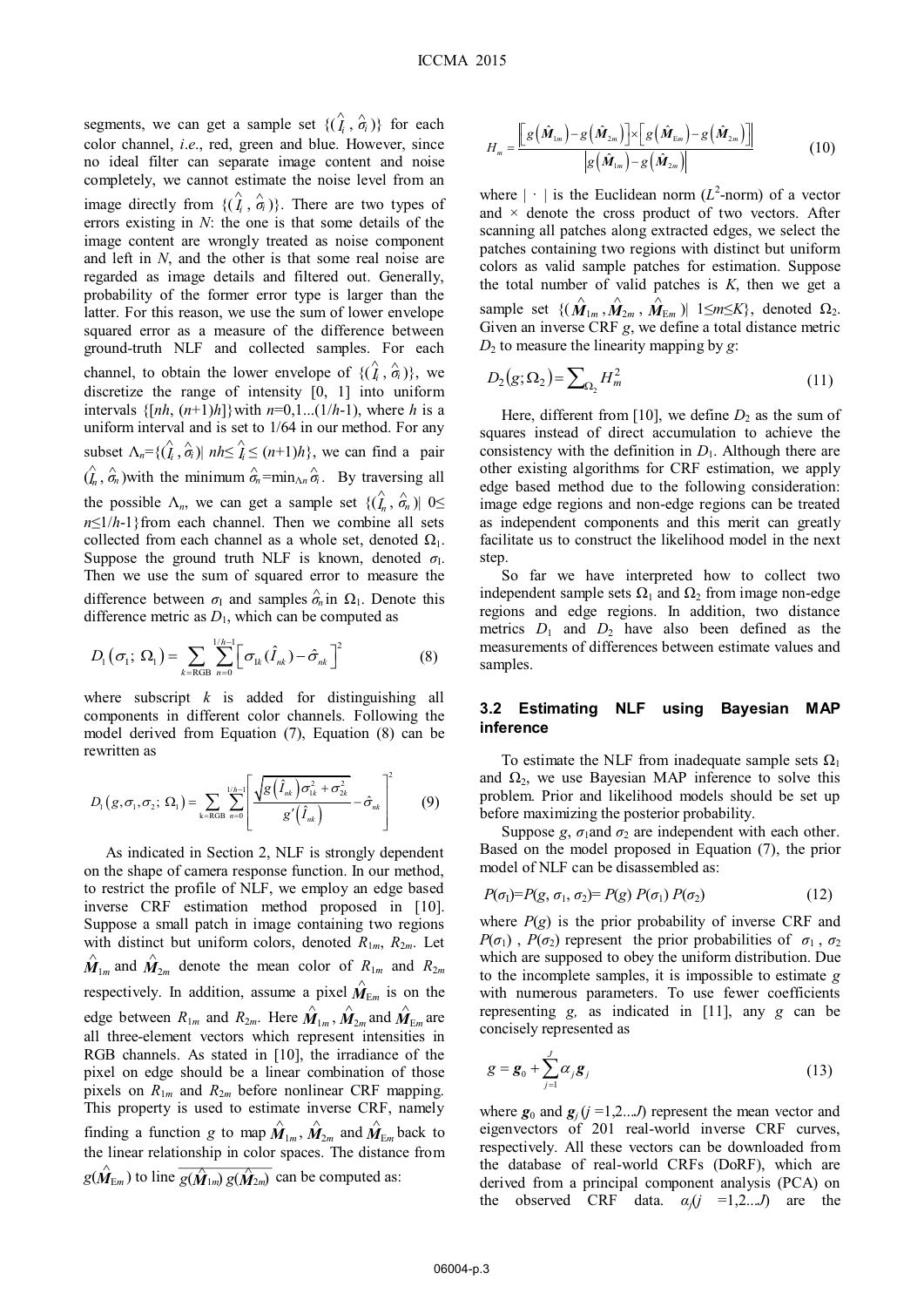representation coefficients, namely, we can use limited (the number of *J*) coefficients  $\alpha_i$  describing *g*. Note the lengths of vectors  $g_0$  and  $g_i$  are all 1024 in this model. Following [10], *J* is set to 5 and the prior probability of *g* is formulated by a Gaussian mixture model which can be trained from the PCA coefficients in the DoRF database.

Likelihood function represents the probability to see observed sample sets once the parameters for estimation are given. Since  $\Omega_1$  and  $\Omega_2$  can be regarded as independent sets and the likelihood probability monotonically decrease with the increment of  $D_1$  and  $D_2$ , the likelihood function  $L(\sigma_l)$  is defined as a joint bivariate exponential distribution:

$$
L(\sigma_1) = P(\Omega_1, \Omega_2 | g, \sigma_1, \sigma_2)
$$
  
=  $P(\Omega_1 | g, \sigma_1, \sigma_2) P(\Omega_2 | g)$  (14)  
 $\propto \exp[-\lambda_1 D_1(g, \sigma_1, \sigma_2; \Omega_1) - \lambda_2 D_2(g; \Omega_2)]$ 

where likelihood *L* is proportional to a product of two negative exponential functions with respect to  $D_1$  and  $D_2$ , respectively.  $\lambda_1$  and  $\lambda_2$  are two weighting parameters to control the constraint intensity on the shape of NLF and are empirically both set to 10 in our method.

Now, based on the model of prior and likelihood, we solve the whole problem by Bayesian MAP inference. In General, for a color image, there are three different NLF curves in RGB channels individually. However, considering the similarity of *g* in each channel and ease of our estimation, the inverse CRF *g* in every channel is considered to be identical. Based on this assumption, we estimate all three NLFs totally using 11 parameters:  $\{(a_i,$  $\sigma_{1k}$ ,  $\sigma_{2k}$ ), where *j*=1…5, *k*=R, G, B. Taking the logarithm of posteriori function, Bayesian inference turns out to be a minimum problem:

$$
\sigma_1^* = \underset{\{(a_i, \sigma_{1k}, \sigma_{2k})\}}{\arg \min} \left[ \lambda_i D_i(g, \sigma_1, \sigma_2; \Omega_1) + \lambda_2 D_2(g; \Omega_2) - \log(P(g)) \right] \tag{15}
$$

To obtain the minimum of Equation (15), we seek the local minimum by non-linear Levenberg-Marquardt-Fletcher algorithm with 40 groups of different initial values. To reduce complexity, the maximum number of iterations for each group is limited to 200. Finally NLF is determined by selecting one group of optimal values from all candidate minimums followed by a low-pass filter to refine the shape of NLF.

### **4 Experimental results**

To evaluate our algorithm, we compare NLFs from estimation with those of ground-truth. Following [3], the reference ground-true NLF is obtained by taking 30 photos of a static scene using the same camera with the same parameters and calculating the mean image. We collect 21 group test photos as our dataset shown in Fig.3. All photos are numbered consecutively from top left to bottom right, where 01-10 are captured by Nikon D300, 11-16 Nikon D3100, 17-19 Canon EOS 400D and 20-21 Sony A350. Each photo is saved by RAW, TIF or fine JPEG formats and cropped or down-sampled to a size of 1024×1024 square image for reduction of computational complexity. Fig.4 exemplifies our estimation results with

different camera models. The first column in Fig.4 depicts the test images, the rest columns show our estimated NLFs (labeled with color solid lines), observed sample sets  $\Omega_1$  (labeled with color dots) and reference true NLFs (labeled with gray dashed lines) in red, green and blue components, respectively. As is shown in Fig. 4, the agreements between our estimated NLFs and references, and the fits from the profile of observed samples are both performed well for most test images except for red component of test image no.14 listed in the second row of Fig.4. One cause of this deviation is due to the complicated texture in red component of test image no.14, and the other is the noise model in Nikon D3100 is more like an AWGN model than our supposed model.

For comparing with the method proposed in [3], we also use root-mean-square error (RMSE) and infinity norm (*L*<sup>∞</sup> -norm) to measure the difference between estimated NLFs and the reference NLFs. Here, *L*<sup>∞</sup>-norm of any vector can be simply determined by the absolute maximum of each element. Fig. 5 presents the RMSE of all test images in each color component. Table 1 lists the error statistics comparison of our method with Liu et al.'s method, where the means and variances under two metrics are counted. Observed from Fig. 5 and Table 1, the proposed method has a smaller statistical error between estimators and ground truths. It should be explained that statistics offered in [3] are measured from relatively higher synthetic noisy images, so in the final analysis, the main difference between the proposed method and [3] comes from different objectives. The proposed method is more suitable for real taken photos.



**Figure.3.** Test scenes for noise level function evaluation.



**Figure.4.** Examples of estimation of NLF from single image and comparison with 'ground-truth' NLFs extracted from multi-shot images.